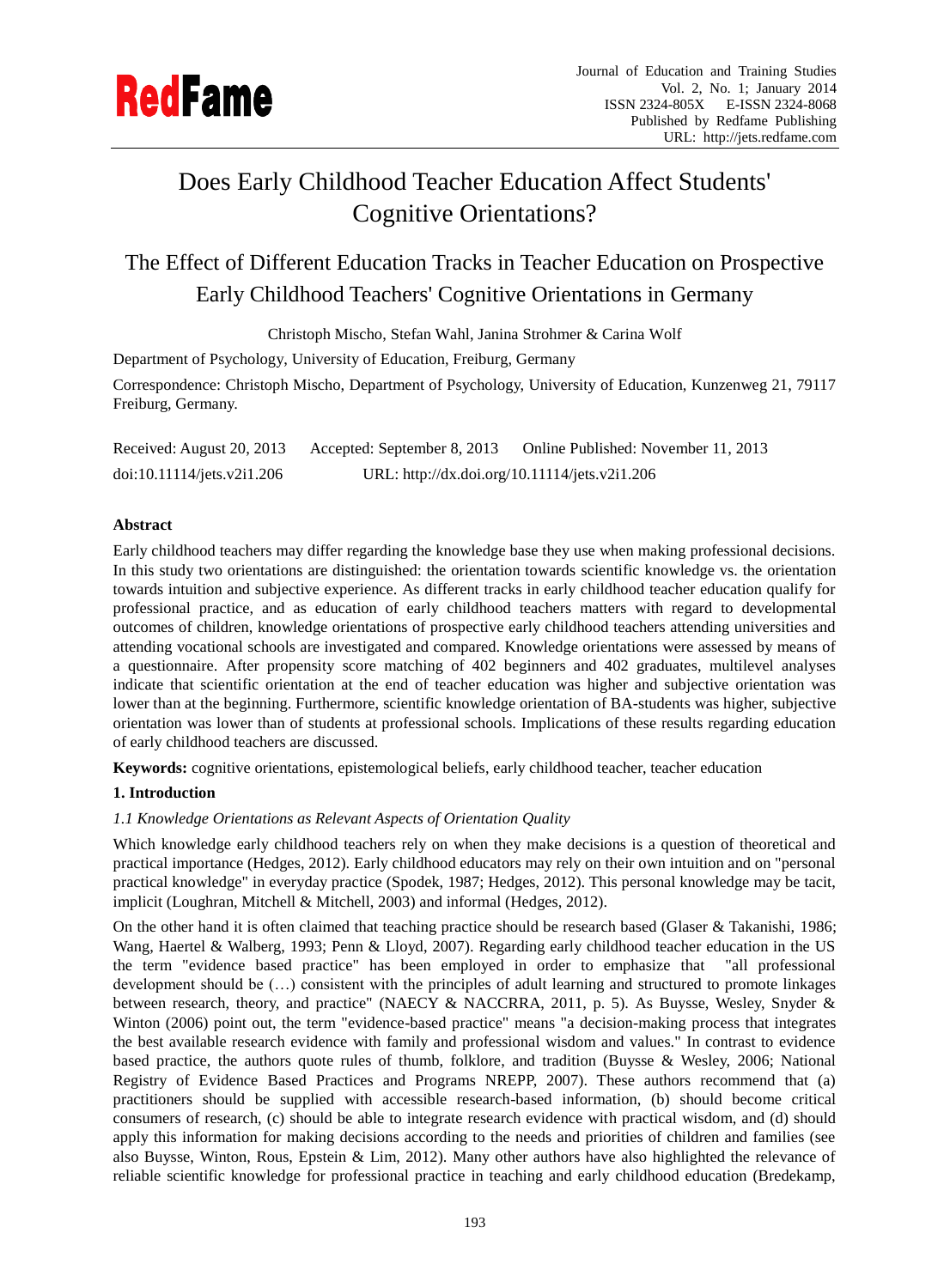1988, 1995; Hiebert, Gallimore & Stigler, 2002; Garbett, 2003; Hyson, Tomlinson & Morris, 2009; Shulman, 1986; Silin, 1987). Other researchers have doubted that teaching can be evidence-based and rather prefer the term "evidence-informed" (Hammersley, 2005; Hedges, 2012).

As education of early childhood teachers is an important factor of early childhood settings (Kelley & Camilli, 2007; Saracho & Spodek, 2007), the question arises whether early childhood teacher education affects the knowledge base early childhood teacher students rely on.

The term "knowledge orientation" used in this study shows significant overlap to the terms "personal epistemology" and "epistemological beliefs" which refer to beliefs about knowledge and knowing (e.g. Buehl & Alexander, 2001; Hofer, 2001). Therefore we sketch briefly the existing results about personal epistemologies.

## *1.2 What Do We Already Know about Personal Epistemologies?*

Personal epistemologies are individual views about knowledge and may affect the individual's learning and learning outcome and have an impact on pedagogical practice (Brownlee & Berthelsen, 2005; Buehl & Alexander, 2001; Hofer, 2001; Rodriguez & Cano, 2006; Schommer, 1990). Furthermore, personal epistemologies are connected to larger cognitive and affective systems, which include beliefs about knowledge, beliefs about knowing, and beliefs about self-regulated learning (Schommer-Aikens, 2004). Epistemological beliefs are related to the age of the belief holder, to other personal characteristics (such as cognitive abilities), the subject being considered (e.g., "hard" subjects such as physics versus "soft" subjects such as psychology) and the social context (Hofer, 2001; Lodewyk, 2007; Schommer, 1994).

Hofer (2001) proposed the dimensions "certainty of knowledge", "source of knowledge", "justification" and "simplicity" in order to describe relevant aspects in which personal epistemologies can differ.

The classical study of Perry (1970) described the progress of students' epistemological beliefs from a dualistic position (viewing knowledge as simple, certain, and taught by authorities) to a relativistic position viewing knowledge as actively constructed and evaluated (see also Brownlee & Berthelsen, 2005; Walker, Brownlee, Whiteford, Exely & Woods, 2012). Other data as well suggest that beliefs can vary as a function of grade level in education (Vartuli, 1999) or as a function of time (Vartuli and Rohs, 2009; Walker, Brownlee, Whiteford, Exely & Woods, 2012).

# *1.3 Focus of the Present Study*

Turning back to the concept of evidence-based practice, the focus of the present study lies on early childhood teachers' orientations towards science and scientific knowledge in contrast to their subjective intuition. These types of knowledge orientations refer to different orientations which have been discussed in early childhood research: scientific knowledge, critical thinking (Yost, Sentner & Forlenza, Baily, 2000) on the one hand and intuition, practical knowledge (Cervero, 1990), pseudo-scientific knowledge (Kallery, 2001), or intuition on the other hand. However, some authors question the distinction between "practical knowledge" and "theoretical knowledge" (Russell, 1987; Fenstermacher, 1994).

We prefer the terms "subjective theories" versus "objective theories" (Groeben, Wahl, Schlee & Scheele, 1988; Groeben, 1990): "subjective theories" refer to subjective beliefs and belief-systems, subjective convictions and lay theories (Schmid & Lutz, 2007), implicit theories (Dweck, Chiu & Hong, 1995), common sense and practical wisdom (Buchmann, 1984). According to Belenky, Clinchy, Goldberger & Tarule (1986) subjective theories ("subjective knowing") are based rather on private and personal experience, intuition and feeling than on well-defined ideas (Buehl & Alexander, 2001). In contrast, the term "objective theories" refers to scientific theories that are based on (comparatively) precise concepts and empirically validation (Groeben, 1990).

This understanding of the terms "objective" versus "subjective theories" matches with the "scientific orientation" versus "clinical orientation" proposed by Freidson (1970) and applied by Katz (1987, 1993) to the field of early childhood teacher education. As Katz (1993) argues, scientists in the field of medicine exhibit reflective, theoretical and sceptical thinking. Practitioners in this field, however, rely on pragmatic, subjective orientation, faith and indeterminacy. Katz (1987) transferred this distinction to early childhood professionals and proposed that scholars and practitioners in early childhood education are members of two different subcultures with their own orientations, habits and language. Katz (1993) assumes that people who train practitioners in early childhood education may be thought of a third group "between" scientists and practitioners. In preferring the terms "objective theories" and "subjective theories" instead of "scientific orientation" and "clinical orientation" we modified the distinction of Katz (1993) according to the two dimensions of knowledge orientations outlined in table 1.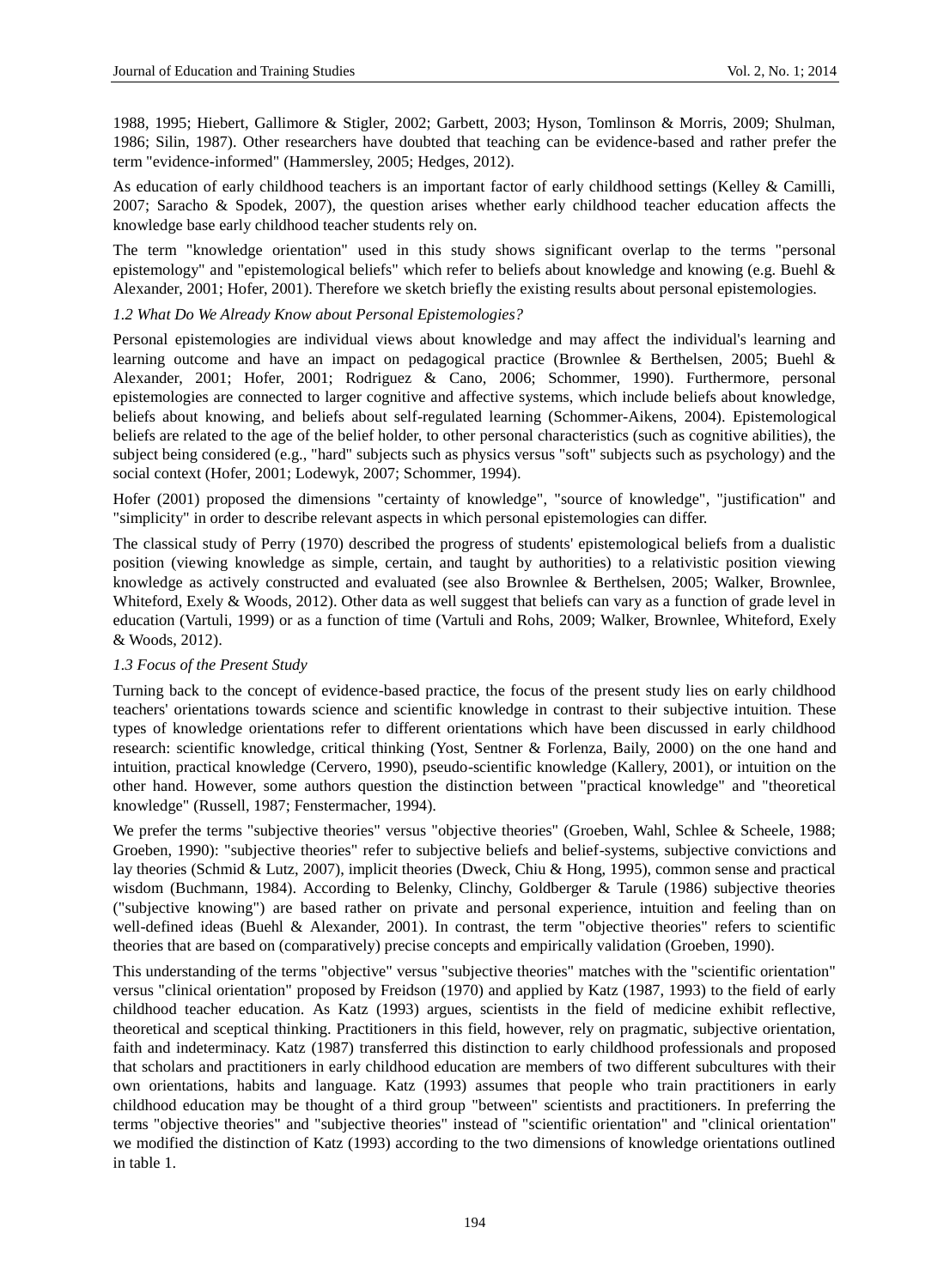| The two dimensions of cognitive orientations |                   |  |  |  |
|----------------------------------------------|-------------------|--|--|--|
| Orientation towards<br>Orientation towards   |                   |  |  |  |
| objective theories<br>subjective theories    |                   |  |  |  |
| 1. reflective                                | 1. active         |  |  |  |
| 2. conceptual                                | 2. pragmatic      |  |  |  |
| 3. theoretical                               | 3. subjective     |  |  |  |
| 4. skepticism                                | 4. faith          |  |  |  |
| 5. empirical research                        | 5. own experience |  |  |  |

Table 1. Orientations towards knowledge adapted and modified from Katz (1993).

The distinction between a objective (scientific) vs. subjective theory orientation does not necessarily affect the quality of personal epistemologies proposed e.g. by Perry (1970), Brownlee and Berthelsen (2005), Hofer and Pintrich (1997), and others. Irrespective of the beliefs about the "nature of knowledge" and the "nature of knowing" (Hofer & Pintrich, 1997), a knowledge orientation towards objective (scientific) theories means that scientific theories and empirical results are considered, whereas an orientation towards subjective theories indicates that the belief holder primarily relies on his own experiences and subjective beliefs.

In a previous study, the existence of difference knowledge orientations based on the distinction of Katz (1987; 1993) in prospective early childhood teachers could be shown. By means of a latent profile analysis, beliefs of 712 prospective early childhood teachers at their fourth semester in early childhood teacher education in Germany could be classified as "orientation towards objective theories" and "subjective theories" (Mischo, Wahl, Strohmer & Hendler, (2012). Hence, these knowledge orientations that are based on the distinction of Freidson (1970) and Katz (1993) were empirically supported. In contrast to the model of Freidson and Katz, the attributes in the study of Mischo et al. (2012) were not conceptualized as opposite poles of the same dimensions (and thereby mutually exclusive) but as different attributes presented in a questionnaire. Presenting these attributes (e.g. reflective, active, conceptual, pragmatic, see table 1) as different (and not as mutually exclusive) attributes implicates that individual may have high scores on the attribute reflective and high scores on the attribute active etc. This conceptualization better fits to an approach of evidence-based practice, as one would expect that "good" professionals show a reflective and an active orientation, think conceptually and pragmatically, deliberate on a theoretical level and, in concrete interactions with a child, act according to their subjective attitudes and beliefs (see also Brownlee & Berthelsen, 2005). By conceptualizing these two prototypical knowledge orientations not as opposite poles but as two distinct dimensions, the correlation between these two dimensions is empirically testable. The unfolding of these two dimensions makes it possible to describe a certain knowledge orientation on each of the two dimensions. In fact, the results of the latent profile analyses of Mischo et al. (2012) yielded that even individuals with an "subjective orientation" had raw scores on items indicating a scientific orientation above the theoretical mean, and raw means indicating a subjective orientation were mainly between the value 2 (rather disagree) and 3 (rather agree) for both cognitive orientation profiles, which means that even members of the scientific orientation profile did not completely disclaim a subjective theory orientation. Insofar these results suggest a certain degree of accounting for both orientations in prospective early childhood teachers "in the middle" of their early childhood teacher education (fourth semester; for details see Mischo, Wahl, Strohmer & Hendler, 2012). Hence, the orientation profiles identified in the study of Mischo et al. characterize only a *relative difference* in cognitive orientations.

Whereas in the study of Mischo et al. a person-centered approach was realized in order to identify orientation profiles and classes of persons associated with these profiles, the question remains whether cognitive orientations are affected by early childhood teacher education. In particular, there exists no empirical research whether early childhood teacher education foster the development of a scientific orientation as preached by the evidence based practice-approach. This question suggests not a person-centered but a variable centered approach (Laursen & Hoff, 2003).

#### *1.4 Effect of Academic Level in Early Childhood Teacher Education*

In Germany as well as in other countries, there exists no single track and no single level of qualification in early childhood education (Oberhuemer, Schreyer & Neumann, 2010; see also Morgan, 2003). More than two thirds of the early childhood staff in Germany completes a three-year course of study at a post-secondary vocational school specializing in social pedagogy, which leads to a credential as a state registered educational professional. However, the percentage of staff in Germany with an academic qualification level (Bachelor's degree) is very low (about 3 percent; Oberhuemer, Schreyer & Neumann, 2010). In the German system, if applicants had graduated from general education school (A-Level in UK), they can choose between the academic track of early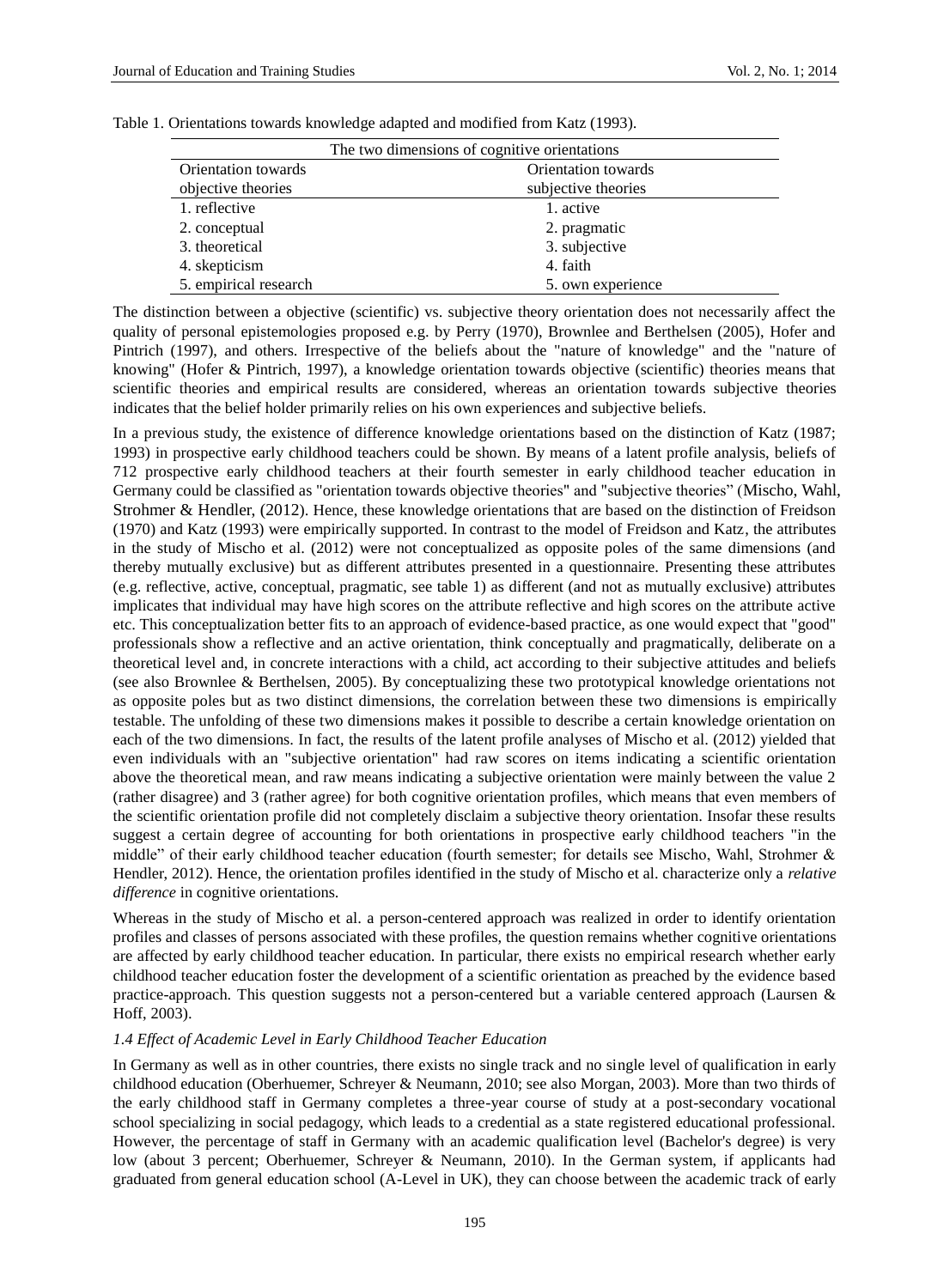childhood education (bachelor's degree) or the vocational professional school which requires at least an O-level. In both cases, most early childhood teacher education programs take three years.

There exists empirical evidence that a higher level of teacher education is associated with higher levels quality outcomes (Kelley & Camilli, 2007; NICHD Early Childhood Research Network, 2002; 2003; Pianta, Howes, Burchinal, Bryant, Clifford, Early & Barbarin, 2005; Whitebook, 2003). It seems plausible that early childhood teacher education fosters the quality of early childhood professionals' cognitive orientations (Biggs, 1993; Snider & Fu, 1990). However, the attending of university level courses should not be regarded as sufficient for higher institutional quality (Early et al., 2007; Zaslow et al., 2010).

With regard to knowledge orientations, it may be expected that prospective early childhood teachers with an academic education to a higher degree acquire a scientific orientation as themes such as research and research methods are only part of the qualifications framework for an education on bachelor's level, not part of the qualifications framework for vocational schools in Germany (Bosch-Stiftung, 2008). However, these qualifications framework in Germany have been formulated by early childhood experts but are not obligatory, neither for universities nor for vocational schools. According to the claims of the OECD (2004) the academization of early childhood teacher education in Germany is expected to lead to a higher level of professionalization and also to a broader dissemination of scientific orientations (for Finnland see Kinos & Virtanen, 2008).

In fact, in the study of Mischo, Wahl, Strohmer and Hendler (2012), bachelor students were to a higher degree represented in the scientific orientation profile whereas comparatively more vocational students belonged to the subjective orientation profile. However, the data in the study of Mischo et al. were assessed at prospective early childhood teachers at their fourth semester of early childhood teacher education. Thus, it cannot be differentiated whether the difference in cognitive orientations between prospective teachers of different academic levels already existed at the beginning of teacher education (e.g. as a result of a selection bias) or were due to an effect of the education and socialization in the different education tracks. In order to differentiate between a potential selection bias-effect versus a true effect of teacher education data from prospective early childhood teachers at the beginning and at the end of teacher education should be taken into account. The research questions of the present study are outlined in the following.

*1.5 Research Questions/Hypotheses* 

*Research question 1: Overall change of knowledge orientations*

Do knowledge orientations (scientific orientation, subjective orientation) change from the beginning to the end of early childhood teacher education?

*Research question 2: Differential change in different academic tracks of early childhood teacher education*

Are there differential changes regarding different academic levels of teacher education?

Taking the claim of academization of early childhood teacher education seriously, this research question can be concretized as follows:

It can be hypothesized that the increase of BA-level students' orientation towards objective theories is higher than the increase of corresponding orientations of vocational school students.

#### *Research question 3: Selection bias of different academic tracks of early childhood teacher education*

Do knowledge orientations of prospective early childhood educators of different education tracks already differ at the beginning of teacher education?

*Additional research question (difference at the end of education)*

In addition, it will be of interest whether knowledge orientations between members of different academic tracks differ at the end of early childhood teacher education. This question, however, is not completely independent from research questions (2) und (3), as it is not very likely that graduates of different academic tracks differ at the end of their education if no differential development of knowledge orientations (research question 2) and/or no selection bias (research question 3) could be confirmed. In addition, we analysed whether differences between institutions of the same track exist. This analysis addresses the question whether the variability in concrete profiles of institutions affects variability in cognitive orientations within each track.

## **2. Method**

#### *2.1 Sample and Participants*

As could be expected, mean age of university students was higher than of students at vocational schools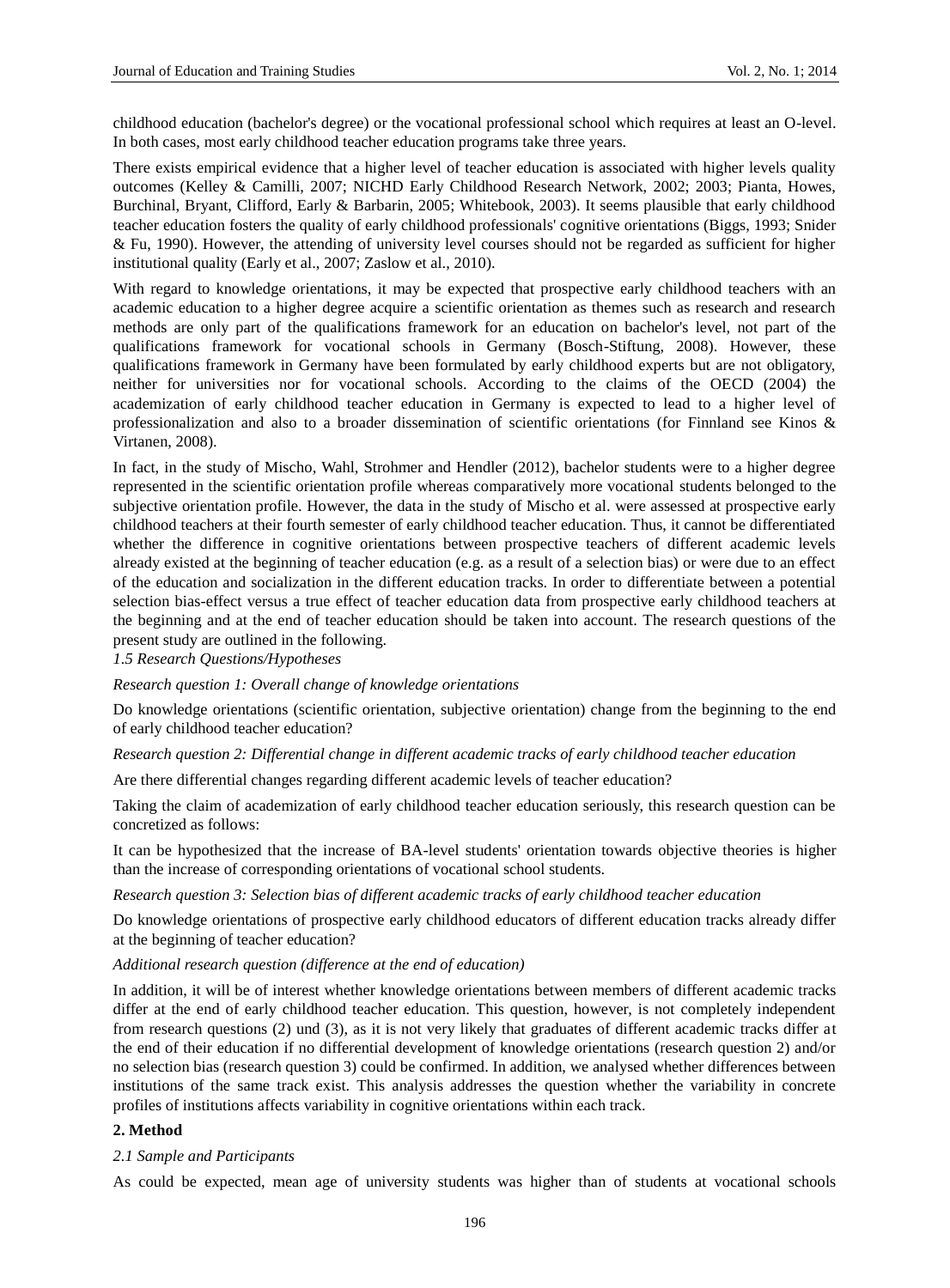(beginners: mean age at vocational schools =  $20.54$ , SD =  $4.06$ , at universities =  $22.49$ , SD =  $4.69$ ; graduates: mean age at vocational schools =  $23.95$ , SD =  $4.31$ , mean age at universities =  $24.65$ , SD =  $4.40$ ).

#### *2.2 Measures*

## 2.2.1 Assessment of Knowledge Orientation

A questionnaire including statements which indicate an orientation to objective theories (scientific orientation) and an orientation to subjective theories was constructed. The rationale for the item construction was the description of Katz (1993; see table 1), which was slightly modified. A pre-version of items were given to experts in the field of early childhood education. After incorporating comments of experts in the item formulations a final version of the questionnaire was developed. Statements in the questionnaire were not ordered according to the corresponding knowledge orientations. Participants were asked to rate their agreement with each of the statements on a four point rating scale (from  $1 =$  "I do not agree" to  $4 =$  "I agree"). Some of the items were negatively poled and were recoded.

Item examples may enlighten how the attributes characterizing an orientation towards objective theories (see table 1) were operationalized: *reflective*: "A critical understanding of theories of early childhood education is necessary in order to reflect the own work" (see item 8, table 2), *conceptual*: "In order to evaluate a child's language development, the early childhood teacher should know concepts about language development and specific language impairments" (item 2, table 2), *theoretical*: "Without knowledge about theories of language development early childhood teachers cannot really promote language development" (item 3, table 2), *scepticism*: "If scientific studies yield that an educational concept is not effective, I don't act upon this concept" (item 18, table 2), *empirical research*: "It is important that training programs in early childhood education are scientifically evaluated" (item 14, table 2).

The following items are examples for attributes indicating an orientation to subjective theories (see table 1): *active*: "Insight for good action may be primarily drawn from one's own and others' experience" (item 21, table 2), *pragmatic*: "Whether a training program is effective is indicated by the practical experiences of the early childhood teachers, participants and parents" (item 15, table 2), *subjective*: "I master difficult situations best when I follow my subjective intuition" (item 5, table 2), *faith*: "A really good early childhood teacher should trust her own instinct" (item 7, table 2), *own experience*: "In order to promote language development, it is crucial than an early childhood teacher trusts his/her own experience" (item 6, table 2).

In order to construct a reliable scale items had to be deleted from the total scale. The resulting scale "orientation towards objective theories" consisted of 13 items, the scale "orientation towards subjective theories" of 8 items. The resulting items are presented in table 2.

| Table 2. Questionnaire assessing knowledge orientations. |  |  |
|----------------------------------------------------------|--|--|
|                                                          |  |  |

| Item |                                                                                                     |
|------|-----------------------------------------------------------------------------------------------------|
| 1    | Educational theories are not important for my acting as early childhood teacher (recoded).          |
| 2    | In order to evaluate a child's language development, the early childhood teacher should know        |
|      | concepts about language development and specific language impairments.                              |
| 3    | Without knowledge about theories of language development, early childhood teachers can not          |
|      | really promote language development.                                                                |
| 4    | I master difficult situations best when I follow my subjective intuition.                           |
| 5    | Theories of early childhood are too abstract in order to deduce solutions for problematic           |
|      | situations in early childhood education and care (recoded).                                         |
| 6    | In order to promote language development, it is crucial than an early childhood teacher trusts      |
|      | his/her own experience.                                                                             |
| 7    | A really good early childhood teacher should trust his/her own instinct.                            |
| 8    | A critical understanding of early childhood theories is necessary in order to reflect the own work. |
| 9    | The most important qualification of an early childhood teacher is his/her personal experience in    |
|      | early childhood settings.                                                                           |
| 10   | In order to evaluate work in early childhood settings, the subjective impressions of the            |
|      | professionals are of primary importance.                                                            |
| 11   | In order to evaluate professional work in early childhood settings, procedures and instruments of   |
|      | quality management are indispensable.                                                               |
| 12   | In order to assess a child's development, the application of observational records is necessary.    |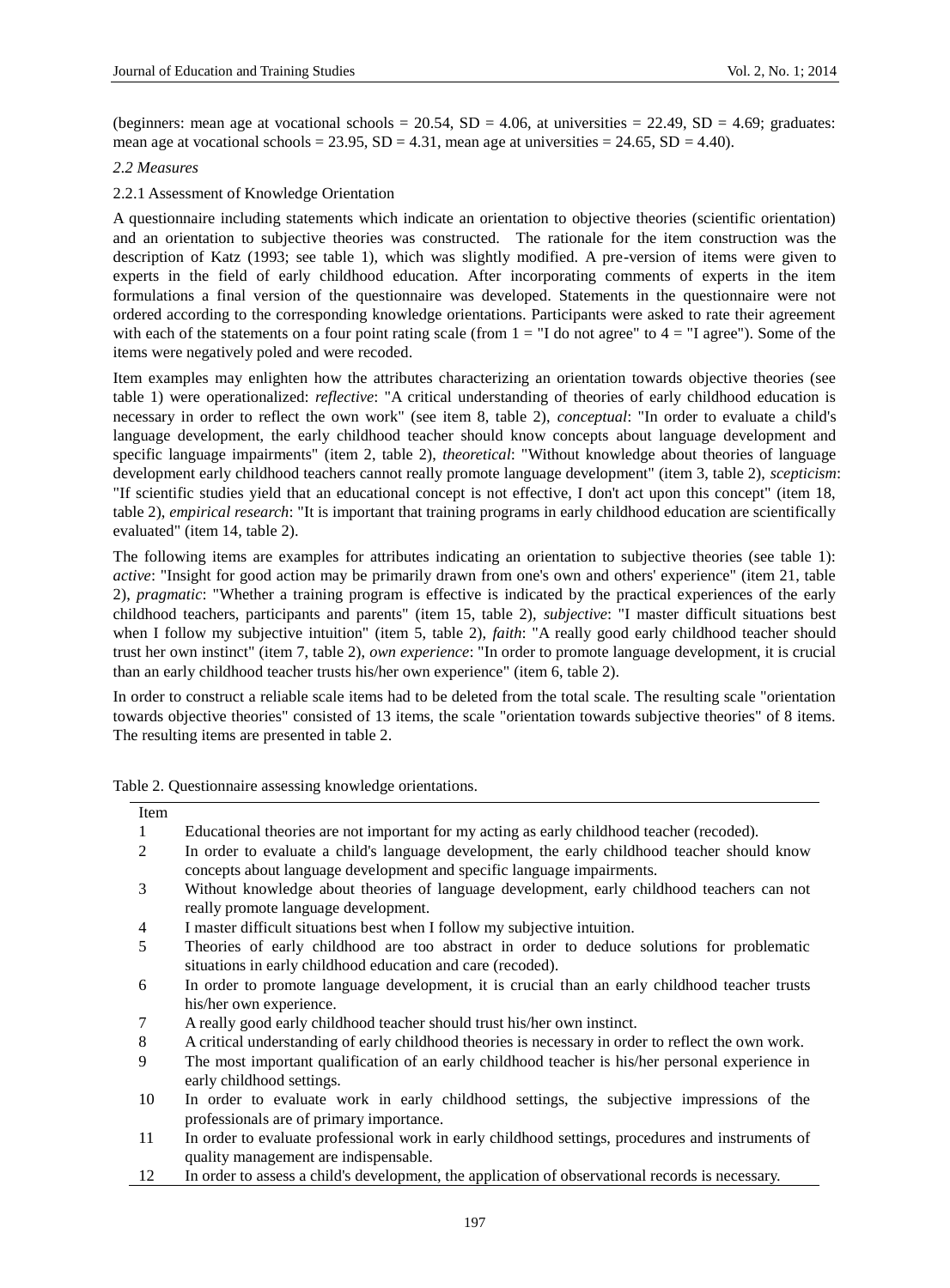- 13 In order to assess learning and development, it is sufficient if early childhood teachers use their own impressions and statements of parents or colleagues.
- 14 It is import that training programs in early childhood education are scientifically evaluated.
- 15 Whether a training program is effective is indicated by the practical experiences of the early childhood teachers, participants and parents.
- 16 In order to evaluate the effect of an intervention program, a scientific investigation is dispensable (recoded).
- 17 In order to evaluation effectiveness of an intervention program it is not sufficient to ask early childhood teachers, children and parents about their experiences with the program (recoded).
- 18 If scientific studies yield that an educational concept is not effective I don't act upon this concept.
- 19 Important conclusions for early childhood teachers can be drawn from studies in early childhood education.
- 20 As every situation is different in early childhood settings scientific results are not helpful for the concrete work with children (recoded).
- 21 Insight for good action may be primarily drawn from one's own and others' experience.

*Note.* Orientation towards objective theories: items 1, 2, 3, 5, 8, 11, 12, 14, 16, 17, 18, 19, 20; orientation towards subjective theories: items 4, 6, 7, 9, 10, 13, 15, 21.

For beginners (first semester) Cronbach's α for the scale "orientation towards objective theories" was .69, for the scale "orientation towards subjective theories" .61. Both scales were modestly negatively correlated ( $r = -0.27$ , *p*  $< .001$ ).

For graduates (sixth/seventh semester) reliability for the scale "orientation towards objective theories" was  $\alpha$ = .77 (13 items), for the scale "orientation towards subjective theories" .71 (8 items). For graduates as well, both scales were negatively correlated ( $r = -0.39$ ,  $p < 0.001$ ). These correlations suggest that, especially at the beginning of teacher education, these two scales assess slightly antithetic constructs, but are not just opposite characteristics of the same constructs.

## 2.2.2 Assessment of Background Variables

The study presented in this article is part of a larger study about professionalization of prospective early childhood teachers. In this larger study a variety of background variables and competence measures was assessed. However, not all background variables were assessed at the beginning of early childhood teacher education. For purpose of clarity, only those variables are reported that were assessed in both cohorts and are used in the present analysis.

Besides sex and age, background variables which might affect knowledge orientations and/or belonging to the cohort of beginners vs. cohort of graduates were taken into account. In previous studies, it could be shown that e.g. the degree of subjective confidence of the career choice to work in early childhood centers affected motivational goal orientation (and potentially cognitive orientation) during early childhood teacher education (Mischo, Wahl, Hendler & Strohmer, 2012). The subjective confidence of the career choice itself is correlated with a variety of attributes, e.g. awareness of decision and the tendency to replicate the decision. Hence, the following background variables (besides age and sex) were assessed: previous experiences in early childhood settings (dichotomous: yes vs. no), subjective awareness of decision (dichotomous: aware vs. not aware), subjective confidence (four-point rating scale from not convinced to convinced), and the tendency to replicate the decision (yes vs. no).

#### 2.2.3 Data Analysis

#### *Matching of graduates and beginners*

As available data resulted not from one follow up-design but from two cross cohort-studies (cross sectional study) of beginners and graduates, special measures of precaution have to be considered in order to ensure for comparability of the two cohorts. One powerful method to estimate unbiased treatment effect (e.g. the effect of the treatment "early childhood teacher education") is propensity score matching. Propensity score matching is a method to adjust a treatment effect (e.g. education effect) for measured confounders in a quasi-experiment (Rosenbaum & Rubin, 1983). In propensity score matching, the predicted probability (propensity score) for each individual to the membership of the groups (cohort of graduates vs. cohort of beginners) based on certain covariates is calculated by logistic regression with covariates (e.g. sex, biographic variables) as predictors of group membership. The propensity scores exhibits how likely it is that a person falls into a certain group (e. g. a treatment group) given the observed values of covariates. For each member of the treatment condition (here: for each of the 577 graduates) one member of the control condition (here: from the total of 956 beginners) with a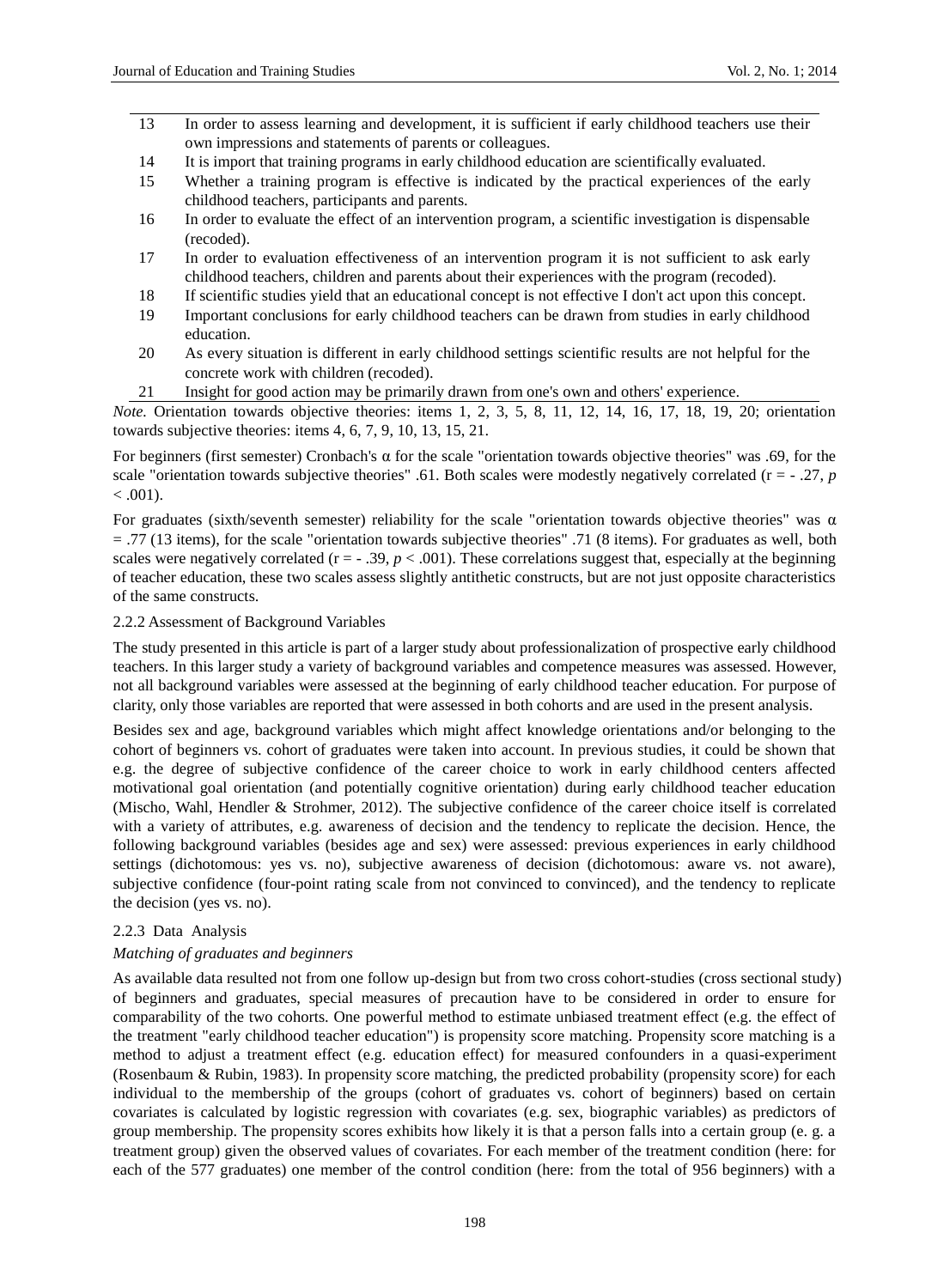propensity score as equal as possible is selected (criterion of nearest neighbor-similarity). By this matching procedure a balance in propensity scores between participants of treatment and control (graduates and beginners) is achieved and a balance on the covariates used to calculate propensity scores between the two groups (cohorts) is accomplished (Stuart, 2010). Propensity score matching has certain advantages over covariance analysis (Tracz, Nelson, Newman & Beltran, 2005; see also Hughes, Chen, Thoemmes & Kwok, 2010).

For the present study all of the background variables described above besides age was taken as covariates in the logistic regression of the matching procedure. The age variable was not considered as it is inevitable (thus trivial) that the cohort of graduates differs from the cohort of beginners. The covariates used in logistic regression were sex, prior experience in early childhood centers, awareness of career choice, confidence of career choice, and the tendency to replicate the career choice. For the resulting propensity scores a caliper of maximum .02 for the standard deviation of propensity scores' logits was accepted. That means that for each member of the graduate cohort one member of the beginners' cohort was matched that had a maximum divergence of one fifth (.02) of the standard deviation of the logits of all propensity scores. This criterion ensures that the resulting matched pairs were as equal as possible. Altogether 402 members of the 956 beginners' cohort could be matched to 402 members of the graduates' cohort. In other words: the data of matched paired consisted of 804 participants. In the matched pairs data, 194 participants of the beginners' cohort  $(N = 402)$  were students at universities and 208 were students at vocational schools, from the 402 participants at the end of their education, 193 were students at universities and 209 were students at vocational schools (48 % students at universities, 51 % students at vocational schools).

Regarding propensity scores, the overall balance test of Hansen and Bowers (2008) was not significant ( $\chi^2$  = 0.36,  $df = 5$ ,  $p = .99$ ). The multivariate imbalance measure considerably decreased from .18 before matching to .08 after matching (see Iacus, King & Porro, 2011). The visual inspection of standardized differences in propensity scores as well indicated a very good result of the matching procedure. In summary, the matching procedure led to matched pairs of graduates and beginners who were very similar regarding the set of covariates considered. These matched pairs-data were used for testing the hypotheses.

## *Multilevel structure of data*

The present data have a multilevel structure (Bryk & Raudenbush, 1992). Data from each participant of the study are located on level 1 and are nested within level 2 - units (one of the 30 institutions: vocational school or university). The type of institution (academic level: university vs. vocational school) constitutes a level 2 covariate (between group-predictor). Within each level 2 - unit (institution) there exist members of the beginners' cohorts and members of the graduates' cohort. Therefore the time of early childhood teacher education (beginning vs. end) is a level 1 - covariate (within group-predictor).

#### **3. Results**

# *3.1 Descriptive Statistics of Knowledge Orientation Scales*

Means and standard deviations of the two scales for beginners and graduates (matched pairs) are presented in table 3.

| Type of institution (track)         | Means (SD) for cognitive orientations                                               |                      |            |            |  |
|-------------------------------------|-------------------------------------------------------------------------------------|----------------------|------------|------------|--|
|                                     | Time of assessment                                                                  |                      |            |            |  |
|                                     | Beginning of education<br>End of education                                          |                      |            |            |  |
|                                     | $(6^{th/7}$ <sup>th</sup> semester, N = 402)<br>$(1^{\text{st}}$ semester, N = 402) |                      |            |            |  |
|                                     | Objective<br>Subjective<br>Subjective                                               |                      |            | Objective  |  |
|                                     | theories                                                                            | theories<br>theories |            | theories   |  |
| Vocational School ( $N = 378$ )     | 2.93(0.40)                                                                          | 2.94(0.35)           | 2.76(0.41) | 2.99(0.36) |  |
| University (BA-level; $N = (417)$ ) | 2.72(0.41)                                                                          | 3.09(0.32)           | 2.49(0.40) | 3.24(0.35) |  |

Table 3. Means and standard deviations (SD) for the two scales of cognitive orientations (matched pairs data).

*Note.* Subjective theories: orientation towards subjective theories, Objective theories: orientation towards objective theories.

A visualization of the mean scores is depicted in figure 1.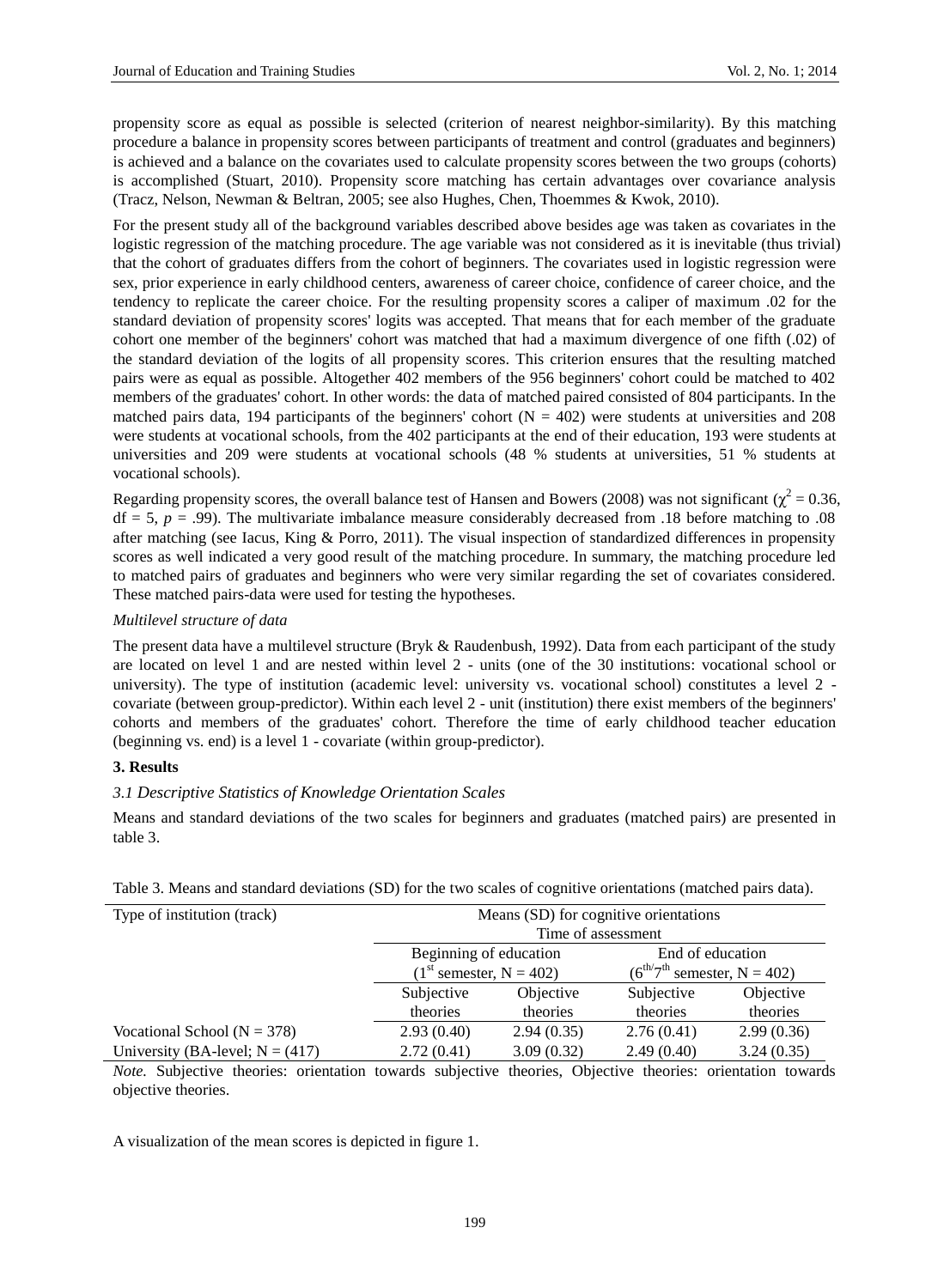

Figure 1. Plot of means for scales of cognitive orientations.

# *3.2 Results according to Research Questions*

On individual level (level 1), time (beginning vs. end) was used as within group-predictor in a random slope multilevel model. On between level (level 2), type of institution (university vs. vocational school) was used as between group-predictor. Cross level-interaction was also considered by specifying type of institution as predictor for the random regression slope of the time effect. The total number of groups (institutions) was 30 (average group size = 14.3). Dependent variables were scores for subjective and for objective orientations.

Intraclass correlation for the scale subjective orientation was .10, for the objective orientation scale .12. That means that 10 percent of the variance of the subjective theory-scale was observed between groups (between institutions), 12 percent of the objective orientation scale's variance appeared between groups (between institutions). This part of variance was regressed on level 2-predictors (education track). The results of multilevel analyses are summarized in table 4.

| Dependent variable         |         | Predictor                              | B                                                                                                             | SE(B) |
|----------------------------|---------|----------------------------------------|---------------------------------------------------------------------------------------------------------------|-------|
| <i>Orientation towards</i> |         |                                        |                                                                                                               |       |
| subjective theories        | within  | Time (for track $=$ university)        | $-0.06**$                                                                                                     | 0.02  |
|                            | between | Type of institution $(rack)^a$         | $0.19**$                                                                                                      | 0.05  |
| Effect of predictor time   |         | Track (increase of time-effect for     | 0.01                                                                                                          | 0.01  |
| cross level-interaction    |         | $track = vocabational school compared$ |                                                                                                               |       |
|                            |         | to university)                         |                                                                                                               |       |
| <i>objective theories</i>  | within  | Time (for track $=$ university)        | $0.05*$                                                                                                       | 0.02  |
|                            | between | Type of institution $(rack)^a$         | $-0.13**$                                                                                                     | 0.05  |
| Effect of predictor time   |         | Track (increase of time-effect for     | $-0.02#$                                                                                                      | 0.01  |
| cross level-interaction    |         | $track = vocational school$            |                                                                                                               |       |
|                            |         | compared to university)                |                                                                                                               |       |
|                            |         |                                        | $\mathcal{L}$ and $\mathcal{L}$ and $\mathcal{L}$ and $\mathcal{L}$ and $\mathcal{L}$<br>$\sim$ $\sim$ $\sim$ |       |

Table 4. Results of multilevel regression (matched pairs data,  $N = 804$ ).

*Note.* B regression weight beta, SE (B) standard error of beta,  $\#p < .10$ ,  $\#p < .01$ ,  $\#p < .001$ ,

 $a_1$  = university, 2 = vocational school.

# *Research Question 1*

Research question 1 (overall change in knowledge orientations) is tested by the time-effect in the multilevel model. For orientation towards subjective theories, the effect of time was highly significant with a negative beta weight (beta = - 0.06) which indicates a decrease of a subjective orientation (as could be seen in figure 1). The increase of scientific orientation was also significant with a positive beta weight (beta  $= 0.05$ ). Hence, the assumption of an overall change in knowledge orientations could be confirmed.

For both orientations, results revealed overall differences between types of institutions (tracks): a higher orientation towards subjective theories in vocational schools and a higher orientation towards objective theories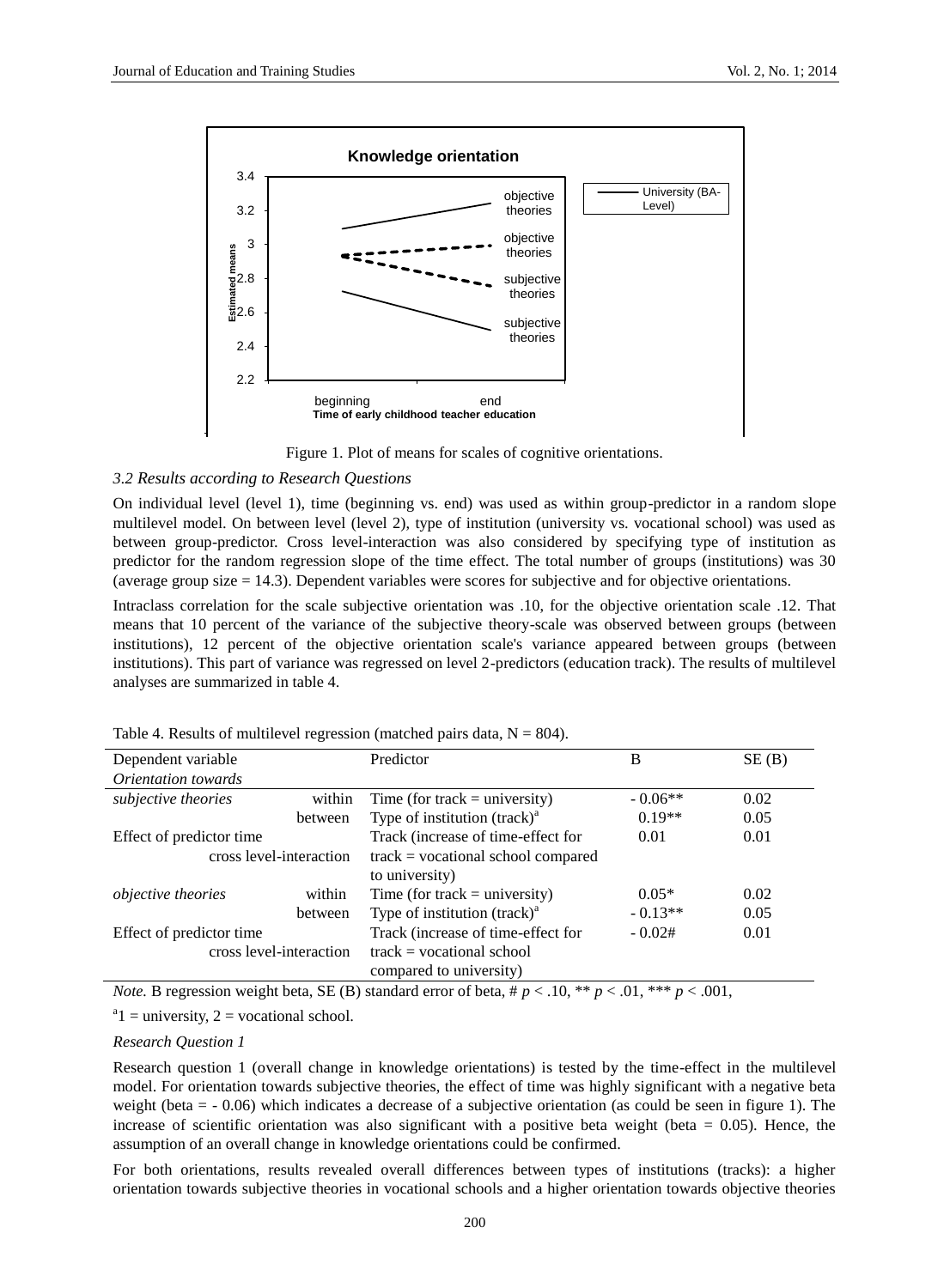in universities. The two knowledge orientation may also be at least partly confounded with the two access paths, the graduation on O-level for vocational schools, the A-level, matura, or international baccalaureate for universities.

## *Research Question 2*

Regarding research question 2 (differential change), no differences in change of subjective orientation between vocational schools and universities appeared. For change in scientific orientation, only a tendency of statistical difference between universities and vocational schools could be detected (*p* < .10) indicating that the increase in scientific orientation at vocational schools is slightly lower than increase in universities. For subjective orientation, the assumption of a differential change between tracks could not be confirmed, for scientific orientation, a differential change could only partly be confirmed as statistical tendency.

#### *Research Question 3*

Research question 3 (selection bias) was tested by analyzing only data for beginners. Multilevel regressions were performed using type of institution as predictor. For both cognitive orientation scales, about 9 percent for the variance appeared between institutions, (intraclass correlation = .09). Results are summarized in table 5.

|  | Table 5. Results of multilevel regression – beginning of teacher education ( $N = 402$ ). |  |  |  |
|--|-------------------------------------------------------------------------------------------|--|--|--|
|  |                                                                                           |  |  |  |

| Dependent variable         |                                                                                                                                                                                                                                                                                                                                    | Predictor                                                                        |            | SE(B) |
|----------------------------|------------------------------------------------------------------------------------------------------------------------------------------------------------------------------------------------------------------------------------------------------------------------------------------------------------------------------------|----------------------------------------------------------------------------------|------------|-------|
| <i>Orientation towards</i> |                                                                                                                                                                                                                                                                                                                                    |                                                                                  |            |       |
| subjective theories        | between                                                                                                                                                                                                                                                                                                                            | Type of institution $(\text{track})^a$                                           | $0.21***$  | 0.05  |
| <i>objective theories</i>  | between                                                                                                                                                                                                                                                                                                                            | Type of institution (track)                                                      | $-0.16***$ | 0.04  |
|                            | $\mathbf{1}$ $\mathbf{1}$ $\mathbf{1}$ $\mathbf{1}$ $\mathbf{1}$ $\mathbf{1}$ $\mathbf{1}$ $\mathbf{1}$ $\mathbf{1}$ $\mathbf{1}$ $\mathbf{1}$ $\mathbf{1}$ $\mathbf{1}$ $\mathbf{1}$ $\mathbf{1}$ $\mathbf{1}$ $\mathbf{1}$ $\mathbf{1}$ $\mathbf{1}$ $\mathbf{1}$ $\mathbf{1}$ $\mathbf{1}$ $\mathbf{1}$ $\mathbf{1}$ $\mathbf{$ | 0.0131<br>$\mathcal{O}$ . The state of $\mathcal{O}$ is a state of $\mathcal{O}$ |            |       |

*Note.* B regression weight beta, SE (B) standard error of beta, \*\*\*  $p < .001$ ,  ${}^{a}1$  = university, 2 = vocational school.

As for both cognitive orientations, the effect of the type of institution was highly significant a selection effect seems highly plausible. Prospective early childhood teachers with a higher orientation towards subjective theories tend to visit vocational schools whereas students with a higher orientation towards objective theories took the university track.

# *Additional Research Question (difference at the end of education)*

When only data at the end of teacher education are considered, differences between different tracks remain highly significant (see table 6).

Table 6. Results of multilevel regression – end of teacher education  $(N = 402)$ .

| Dependent variable         |         | Predictor                                                                                    |            | SE(B) |
|----------------------------|---------|----------------------------------------------------------------------------------------------|------------|-------|
| <i>Orientation towards</i> |         |                                                                                              |            |       |
| subjective theories        | between | Type of institution $(\text{track})^a$                                                       | $0.25***$  | 0.07  |
| <i>objective theories</i>  | between | Type of institution (track)                                                                  | $-0.24***$ | 0.06  |
|                            |         | للواقع متنادين المستحدث والمتحدث والمستحدث والمستحدث والمستحدث والمستحدث والمستحدث والمستحدث | .          |       |

*Note.* B regression weight beta, SE (B) standard error of beta, \*\*\*  $p < .001$ ,  $a_1$  = university, 2 = vocational school.

Differences between institutions within each track of education were tested by calculating the design effect within each track. The design effect is a function of the intraclass correlation but takes the average cluster size into account. As a rule of thumb, design effects > 2 are considered as substantial (Muthén, 2010). For reasons of comparison, design effects within each track were also calculated for the beginners' data (see table 7).

Table 7. Design effects within type of institution.

| Type of institution (track)         | Design effects <sup>a</sup><br>Time of assessment                                                               |      |           |      |  |
|-------------------------------------|-----------------------------------------------------------------------------------------------------------------|------|-----------|------|--|
|                                     | Beginning of education<br>End of education<br>$(6^{th/7^{th}})$ semester, N = 402)<br>$(1st$ semester, N = 402) |      |           |      |  |
|                                     | Subjective<br>Subjective<br><i><b>Objective</b></i>                                                             |      | Objective |      |  |
|                                     | theories<br>theories<br>theories                                                                                |      | theories  |      |  |
| Vocational School ( $N = 378$ )     | 1.81                                                                                                            | 1.83 | 2.28      | 2.39 |  |
| University (BA-level; $N = (417)$ ) | 1.06                                                                                                            | 1.21 | 2.53      | 3.17 |  |

<sup>a</sup> Design effects are calculated according to the formula:  $1 + (average cluster size - 1)$  x intraclass correlation.

As can be seen from table 7, all design effects for the graduates are substantial  $(> 2)$ . Therefore, differences between concrete institutions within the university-track and within the track of vocational schools exist. The largest design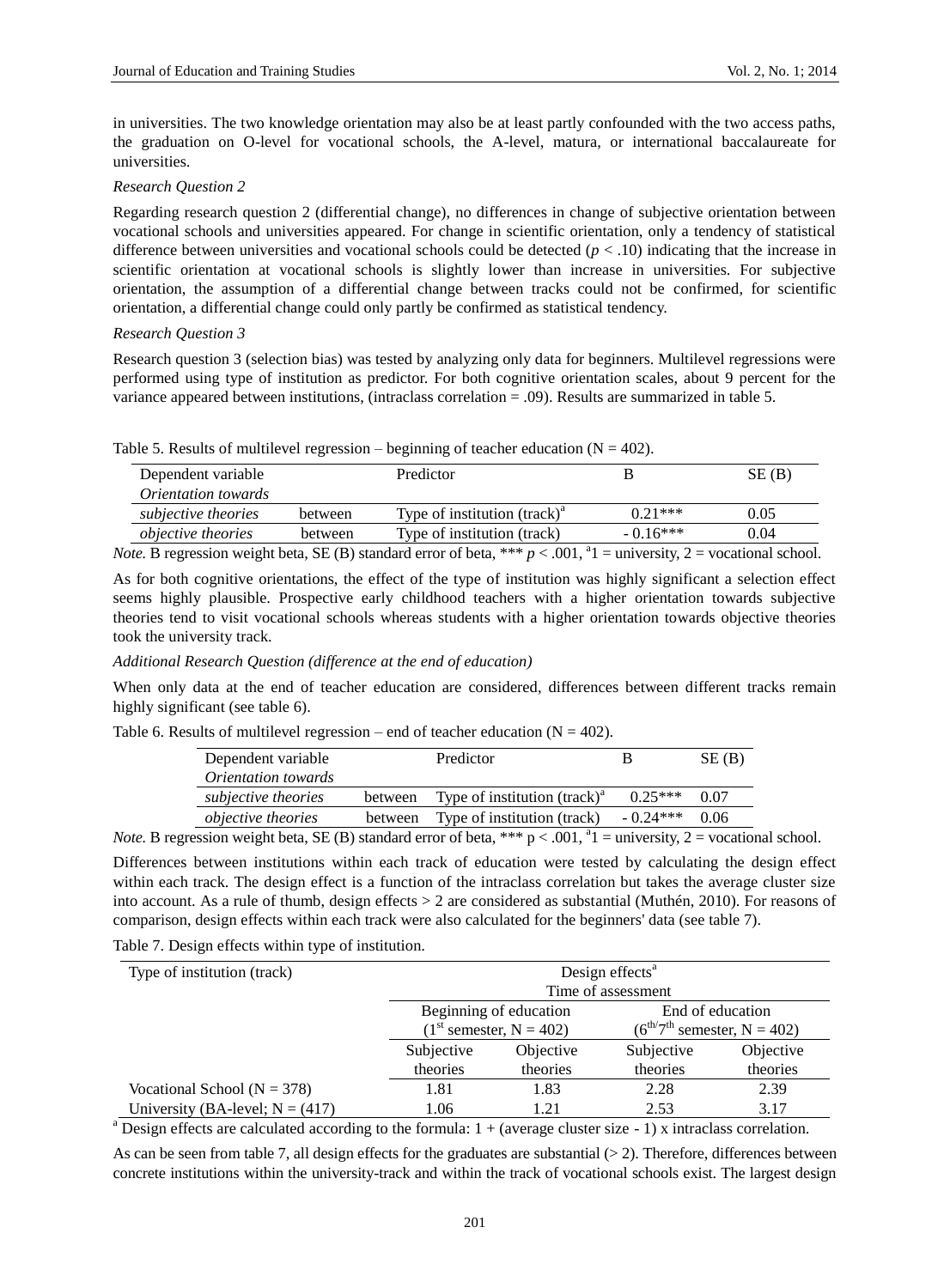effect occurred between universities. This may be due to the different profiles of bachelor study courses at universities. In contrast, design effects within each track at the beginning of education were not substantial  $\leq 2$ ). These results support the interpretation that different profiles (in study courses) increase the variability in cognitive orientations between members of concrete institutions within each track. Thus, is seems less the type of institution (tracks) but the concrete profile of an institution which affects the development of knowledge orientations.

#### **4. Discussion**

To begin with, students' cognitive orientations could be measured in a reliable manner. The variable centered approach applied to beginners' and graduates' data in this study supports results from a person centered approach applied to data from the "middle" of early childhood education (fourth semester) of Mischo Wahl, Strohmer & Hendler (2012). The two orientations differentiated in this study were negatively correlated. The absolute value of the negative correlation indicates that these two orientations are not just opposite poles of one construct but two distinct orientations.

Students' scientific orientation increases and subjective orientation decreases during early childhood teacher education. Mean values of the scales were between 2 and 3 (for subjective orientation) and about 3 and above for scientific orientation (on a 4 point rating-scale). From a point of professionalization this result seems desirable because students should not completely give up their orientation towards intuition, personal experience and subjective theories, but noticeably consider scientific theories, concepts and empirical results. In so far, prospective early childhood teachers are somewhat "between" a scientific and a clinical orientation as proposed by Katz (1993) and show a profile which is alike the profile of teacher educators as presumed by Katz.

The change in cognitive orientation might be due to an effect of age and/or an effect of teacher education. Additional analyses show that for all beginners ( $N = 956$ ), both cognitive orientations were negatively correlated with age (for subjective orientations:  $r = -0.23$ ,  $p < 0.001$ , for objective orientations,  $r = -0.22$ ,  $p < 0.001$ ), which might indicate that change occurs as a function of age. However, students' scientific orientation slightly more increases in the university track, which might indicate that education track plays a certain (but minor) role in fostering the scientific orientation. The interpretation that teacher education in general fosters a scientific orientation is supported by the increasing variability in cognitive orientations between concrete institutions from the beginning to the end of early childhood teacher education. Hence, the change in cognitive orientation might to a certain degree be a function of age, but probably is also a function of the thematic profile of a concrete institution. Other studies show that learning environments in higher education affect the development of personal epistemologies (Brownlee, Purdie & Boulton-Lewis, 2001; Tolhurst, 2007). Further studies should address to the thematic profiles of institutions and their impact on the development of orientation quality of prospective early childhood teachers.

Rather than education track a selection bias at the beginning of teacher education contributes most to differences between education tracks: at the beginning of their first semester, prospective teachers with a scientific orientation were attracted by universities, students with a higher subjective orientation were overrepresented in vocational schools. Hence, it can be questioned whether one of the aims of academization of early childhood teacher education in Germany, namely the fostering of a scientific orientation (OECD, 2004; see also the qualifications framework, section 1.4.), can be reached as a result of attending BA courses in early childhood education. In fact data support the view that the overrepresentation of BA students with higher scientific orientations is a due to self-selection as predicted by theories of person environment-fit (Kristof-Brown & Guay, 2011).

However, the limitations of the present study have to be taken into account. The results reported in this study were based on data of matched pairs which should ensure the comparability of the beginners' and the graduates' cohorts. Though this procedure is a suitable approximation, it cannot substitute an extensive follow up-study covering the whole period of teacher education.

Another limitation lies in the fact that the relation between cognitive orientations and professional action remains unclear. Further studies, which also incorporate in-depth and qualitative analyses as well as observational studies should shed light on the cognitive orientations not only of prospective but also employed early childhood teachers, the relationships between cognitive orientations and professional development, and between curricular profiles of early childhood teacher education and development of cognitive orientations. The probable selection bias at the beginning of teacher education might relativize the effect of different education tracks and draws attention to the question of recruitment of prospective early childhood teachers.

Considering results but also limitations of this study, it seems worthwhile to further investigate the relevance of cognitive orientations in teacher education and professional development of early childhood teachers.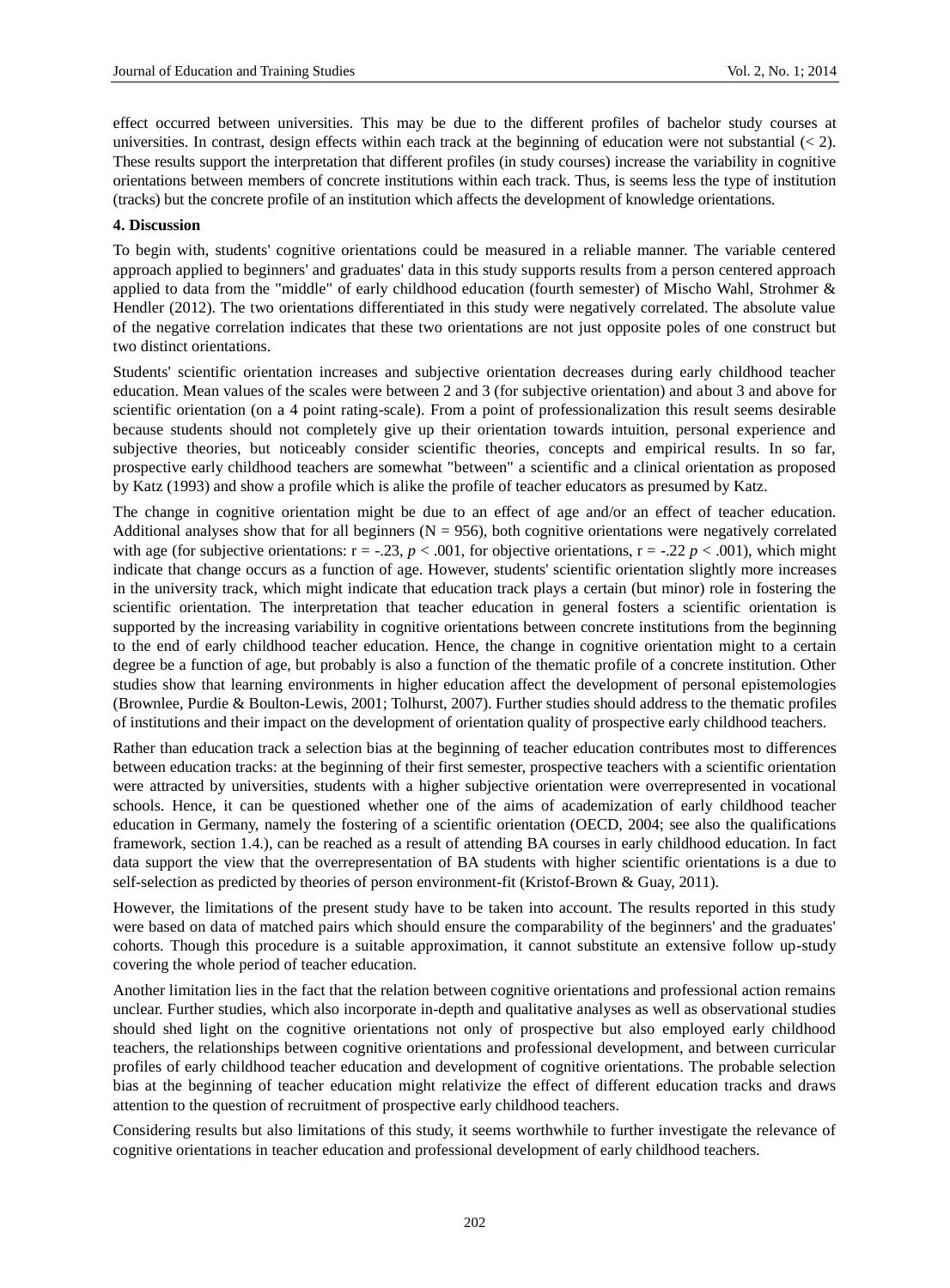#### **References**

- Belenky, M. F., Clinchy, B. M., Goldberger, N. R., & Tarule, J. M. (1986). *Women's ways of knowing*. New York: Basic Books.
- Biggs, J. B. (1993). From theory to practice: a cognitive systems approach. *Higher Education Research and Development, 12*, 73–85. http://dx.doi.org/10.1080/0729436930120107
- Black, A. L., & Halliwell, G. (2000). Accessing practical knowledge: how? why? *Teaching and Teacher Education, 16*, 103-115. http://dx.doi.org/10.1016/S0742-051X(99)00045-1
- Bredekamp, S. (1995). What do early childhood professional need to know and be able to do? *Young Children, 50*, 67–69.
- Bredekamp, S. (Ed.) (1988). *Developmentally appropriate practice in early childhood programs serving children from birth through age 8*. Washington, DC: National Association for the Education of Young Children.
- Brownlee, J., Purdie, N., & Boulton-Lewis, G. (2001). Changing epistemological beliefs in pre-service teacher education students. *Teaching in Higher Education, 6*(2), 248-268. http://dx.doi.org/10.1080/13562510120045221
- Bosch-Stiftung. (2008). *Frühpädagogik studieren – ein Orientierungsrahmen für Hochschulen.* [Studying early childhood pedagogy – a qualifications framework for universities]. Retrieved july 2012, from http://www.bosch-stiftung.de/ content/language1/html/32491.asp.
- Brownlee, J., & Berthelsen, D. (2006). Personal epistemology and relational pedagogy in early childhood teacher education programs. *Early Years: An International Journal of Research, 26*, 17-29. http://dx.doi.org/10.1080/09575140500507785
- Bryk, A. S., & Raudenbush, S. W. (1992). *Hierarchical linear models. Applications and data analysis methods*. Newbury Park, CA: Sage Publications.
- Buchmann, M. (1984). The use of research knowledge in teacher education and teaching. *American Journal of Education, 92,* 421-439. http://dx.doi.org/10.1086/443768
- Buehl, M. M., & Alexander, P. (2001). Beliefs about academic knowledge. *Educational Psychology Review, 13,* 385–418. http://dx.doi.org/10.1023/A:1011917914756
- Buysse, V., & Wesley, P. W. (2006). Evidence-based practice: How did it emerge and what does it really mean for the early childhood field? *Zero to Three, 27,* 50-55.
- Buysse, V., Wesley, P. W., Snyder, P., & Winton, P. (2006). Evidence-based practice: What does it mean for the early childhood field? *Young Exceptional Children, 9,* 2-10. http://dx.doi.org/10.1177/109625060600900401
- Buysse, V., Winton, P. J., Rous, B., & Epstein, D. J., & Lim, C.-I. (2012). Evidence based practice. *Zero to Three, 32,* 25-29.
- Cervero, R. M. (1990). The importance of practical knowledge and implications for continuing education. *Journal of Continuing Education in the Health Professions, 10*, 85-94. http://dx.doi.org/10.1002/chp.4750100111
- Dweck, C. S., Chiu, C. Y., & Hong, Y. Y. (1995). Implicit theories and their role in judgments and reactions: A world from two perspectives. *Psychological Inquiry, 6*, 267-285. http://dx.doi.org/10.1207/s15327965pli0604\_1
- Early, D., Maxwell, K., Burchinal, M., Bender, R., Ebanks, C., & Henry, G. (2007). Teachers' education, classroom quality, and young children's academic skills: Results from seven studies of preschool program. *Child Development, 78*(2), 558-580. http://dx.doi.org/10.1111/j.1467-8624.2007.01014.x
- Fenstermacher, G. D. (1994). The knower and the known: The nature of knowledge in research on teaching. In L. Darling-Hammond (Ed.), *Review of Research in Education, Vol. 20* (pp. 3-56). Washington, D.C.: American Educational Research Association.
- Freidson, E. (1970). *Profession of medicine. A study of the sociology of applied knowledge*. New York: Harper & Row.
- Garbett, D. (2003). Science education in early childhood teacher education: Putting forward a case to enhance student teachers' confidence and competence. *Research in Science Education, 33,* 467-481. http://dx.doi.org/10.1023/B:RISE.0000005251.20085.62
- Glaser, R., & Takanishi, R. (1986). Creating a knowledge base for education: Psychology's contributions and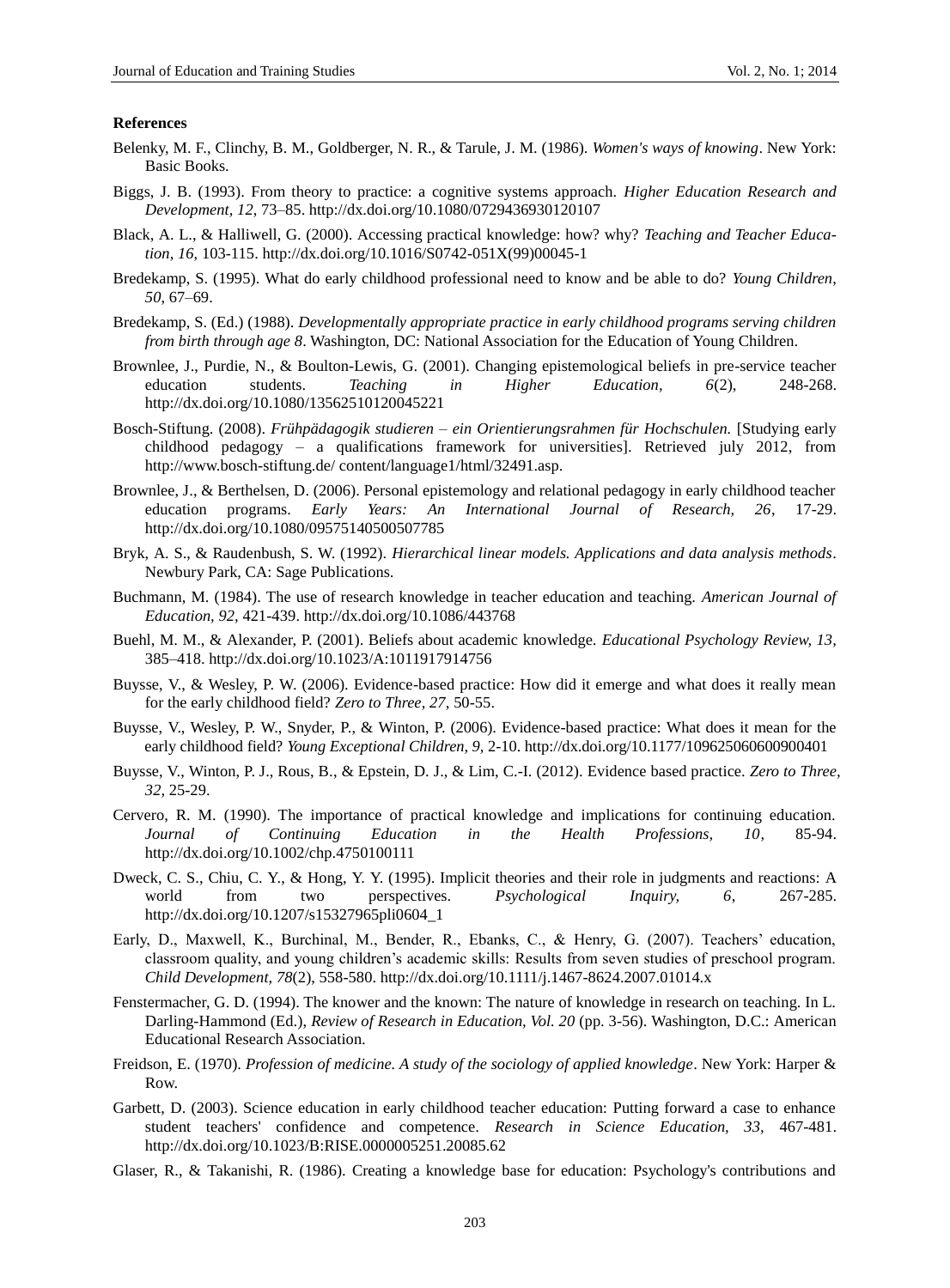prospects. *American Psychologist, 41,* 1025-1028. http://dx.doi.org/10.1037//0003-066X.41.10.1025

- Green, L. W. (2008). Making research relevant: If it is an evidence- based practice, where's the practice-based evidence? *Family Practice, 25*, 20-24. http://dx.doi.org/10.1093/fampra/cmn055
- Groeben, N. (1990). Subjective theories and the explanation of human action. In G. R. Semin, G.R., & G. Gergen (eds.), *Everyday understanding: social and scientific implications* (pp. 19-44). London: Sage Publications.
- Groeben, N., Wahl, D., Schlee, J., & Scheele, B. (1988). *Das Forschungsprogramm Subjektive Theorien*. [The research program subjective theories]. Tübingen: Francke.
- Hammersley, M. (2005). The myth of research-based practice: The critical case of educational inquiry. *International Journal of Social Research Methodology, 8*(4), 317-330. http://dx.doi.org/10.1080/1364557042000232844
- Hansen, B. B., & Bowers, J. (2008). Covariate balance in simple, stratified and clustered comparative studies. *Statistical Science, 23*, 219-236. http://dx.doi.org/10.1214/08-STS254
- Hedges, H. (2012). Teachers' funds of knowledge: a challenge to evidence-based practice. *Teachers and Teaching: Theory and Practice, 18*(1), 7-24. http://dx.doi.org/10.1080/13540602.2011.622548
- Hiebert, J., Gallimore, R., & Stigler, J. (2002). A knowledge base for the teaching profession: What would it look like and how can we get one? *Educational Researcher, 31,* 3-15. http://dx.doi.org/10.3102/0013189X031005003
- Hofer, B. K. (2001). Personal epistemology research: Implications for learning and teaching. *Journal of Educational Psychology Review, 13*, 353-383. http://dx.doi.org/10.1023/A:1011965830686
- Hofer, B. K., & Pintrich, P. R. (1997). The development of epistemological theories: Beliefs about knowledge and knowing and their relation to learning. *Review of Educational Research, 67*, 88-140. http://dx.doi.org/10.3102/00346543067001088
- Hughes, J. N., Chen, Q., Thoemmes, F., & Kwok, O. (2010). An investigation of the relationship between retention in frist grade and performance on high stake tests in third grade. *Education Evaluation and Policy Analysis, 32,* 166-182. http://dx.doi.org/10.3102/0162373710367682
- Hyson, M., Tomlinson, H. B., & Morris, C. A. S. (2009). Quality improvement in early childhood teacher education faculty perspectives and recommendations for the future. *Early Childhood Research and Practice, 11* (1). Retrieved may 2011, from http://ecrp.uiuc.edu/v11n1/hyson.html
- Iacus, S. M., King, G., & Porro, G. (2011). Causal inference without balance checking: Coarsened exact matching. *Political Analysis, 20,* 1-24. http://dx.doi.org/10.1093/pan/mpr013
- Kallery, M. (2001). Early-years educators' attitudes to science and pseudo-science: the case of astronomy and astrology*. European Journal of Teacher Education, 24,* 329-342. http://dx.doi.org/10.1080/02619760220128888
- Katz, L. G. (1987). The nature of professions: Where is early childhood education? In L. Katz (Ed.), *Current topics on early childhood education* (Vol 7, pp. 1-17.). New Jersey: Ablex Publishing Corporation.
- Katz, L. G. (1993). Trends and issues in the dissemination of child development and early education knowledge. *International Journal of Early Years Education, 1,* 7-17. http://dx.doi.org/10.1080/0966976930010202
- Kelley, P., & Camilli, G. (2007). *The impact of teacher education on outcomes in center-based early childhood education programs: A meta-analysis*. Retrieved November 2010, from [http://nieer.org/resources/research/T](http://nieer.org/resources/research/)eacherEd.pdf
- Kinos, J., & Virtanen, J. (2008). The fourth science of education. Early childhood education as a discipline in the curricula of Finnish universities. *Nordic Early Childhood Education Research, 1,* 3–15.
- Kristof-Brown, A. L., & Guay, R. P. (2011). Person–environment fit. In S. Zedeck (Ed.), *APA handbook of industrial and organizational psychology Vol. 3*. (pp. 3–50). Washington, DC: American Psychological Association.
- Latta, M. M., Buck, G., Leslie-Pelecky, D., & Carpenter, L. (2007). Terms of inquiry. *Teachers and Teaching: Theory and Practice, 13*(1), 21 – 41. http://dx.doi.org/10.1080/13540600601106047
- Laursen, B., & Hoff, E. (2006). Person-centered and variable-centered approaches to longitudinal data. *Merill Palmer Quarterly, 52,* 377–389. http://dx.doi.org/10.1353/mpq.2006.0029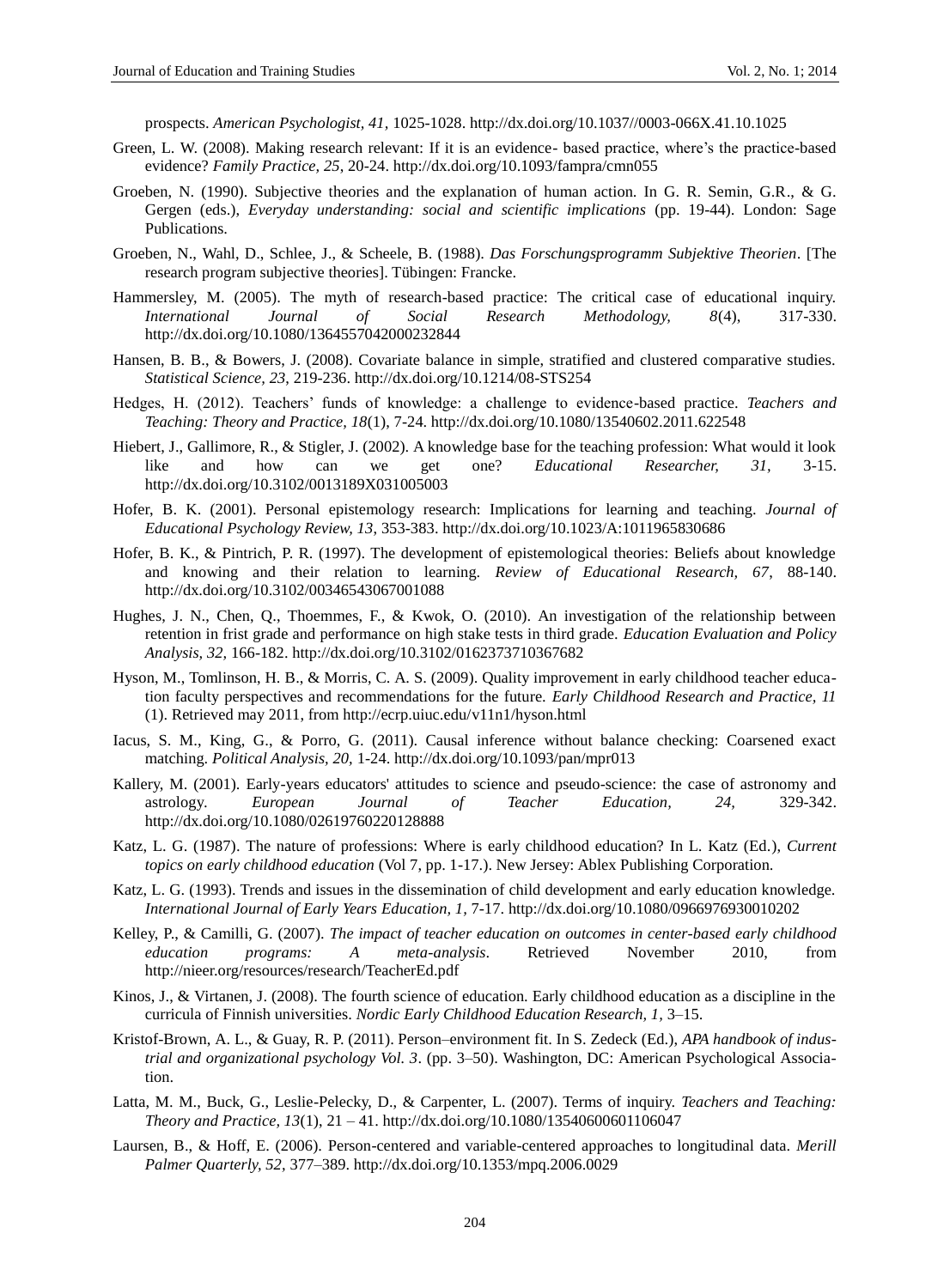- Lodewyk, K. R. (2007). Relations among epistemological beliefs, academic achievement, and task performance in secondary school students. *Educational Psychology, 27,* 307-327. http://dx.doi.org/10.1080/01443410601104080
- Loughran, J., Mitchell, I., & Mitchell, J. (2003). Attempting to document teachers' professional knowledge. International *Journal of Qualitative Studies in Education, 16*(6), 853-873. http://dx.doi.org/10.1080/09518390310001632180
- Mischo, C., Wahl, S., Hendler, J., & Strohmer, J. (2012). Warum in einer Kindertagesstätte arbeiten? Entscheidungstypen und Ausbildungs-/Studienmotivation bei angehenden frühpädagogischen Fachkräften an Fachschulen und Hochschulen. [Why work in a kindergarten? Types of decision and study motivation of prospective early childhood teachers in Germany]. *German Journal of Educational Psychology, 26*(3), 167-181. http://dx.doi.org/10.1024/1010-0652/a000072
- Mischo, C., Wahl, S., Strohmer, J., & Hendler, J. (2012). Knowledge orientations of prospective early childhood teachers. *Journal of Early Childhood Teacher Education, 33*, 144-162. http://dx.doi.org/10.1080/10901027.2012.675836
- Morgan, G. G. (2003). Staffing. In D. Cryer, D., & R. M. Clifford (eds.), *Childhood Education and Care in the USA* (pp. 58-72). Baltimore: Brookes Publishing.
- Muthén, L. (2010). *Personal note in Mplus Discussion group*. Retrieved july 2012, from http://www.statmodel.com/discussion/messages/12/18.html.
- National Association for the Education of Young Children NAEYC and National Association of Child Care Resource & Referral Agencies NACCRRA. (2011). *Early childhood education professional development: Training and technical assistance glossary*. Retrieved may 2011, from http://www.naeyc.org/files/naeyc/file/ ecprofessional/ NAEYC\_NACCRRA\_TrainingTAGlossary.pdf.
- National Registry of Evidence-Based Practices and Programs NREEP. (2007). *NREPP Review Criteria*. Retrieved march 2008, from http://www.nrepp.samsha.gov/review-criteria.htm.
- NICHD Early Child Care Research Network. (2002). Child-care structure process outcome: Direct and indirect effects of child care quality on young children's development. Psychological Science, 13, 199-206. http://dx.doi.org/10.1111/1467-9280.00438
- NICHD Early Child Care Research Network. (2003). Does quality of child care affect child outcomes at age 4 1/2? *Developmental Psychology, 39,* 451-469. http://dx.doi.org/10.1037/0012-1649.39.3.451
- OECD. (2004). *Die Politik der frühkindlichen Betreuung, Bildung und Erziehung in der Bundesrepublik Deutschland. Ein Länderbericht der Organisation für wirtschaftliche Zusammenarbeit und Entwicklung* (OECD) [The policy of early childhood education and care in Germany].
- Oberhuemer, P., Schreyer, I., & Neuman, M. (2010). *Professionals in early childhood education and care systems: European profiles and perspectives*. Opladen & Farmington Hills, MI: Barbara Budrich.
- Pajares, F. (1992). Teachers' beliefs and education research: Cleaning up a messy construct. *Review of Educational Research, 62*, 307-332. http://dx.doi.org/10.3102/00346543062003307
- Penn, H., & Lloyd, E. (2007). Richness or rigour? A discussion of systematic reviews and evidence-based policy in early childhood. *Contemporary Issues in Early Childhood, 8*(1), 3-18. http://dx.doi.org/10.2304/ciec.2007.8.1.3
- Perry, W. G. (1970). *Forms of intellectual and ethical development in the college years: a scheme*. New York: Holt, Rinehart & Winston.
- Pianta, R., Howes, C., Burchinal, M., Bryant, D., Clifford, R., Early, D., & Barbarin, O. (2005). Features of pre-kindergarten programs, classrooms, and teachers: Do they predict observed classroom quality and child-teacher interactions? *Applied Developmental Science, 9,* 144-159. http://dx.doi.org/10.1207/s1532480xads0903\_2
- Rodriguez, L., & Cano, R. (2006). The epistemological beliefs, learning approaches and study orchestrations of university students. *Studies in Higher Education, 31*, 617-636. http://dx.doi.org/10.1080/03075070600923442
- Rosenbaum, P. R., & Rubin, D. B. (1983). The central role of the propensity score in observational studies for causal effects. *Biometrika, 70*, 41–55. http://dx.doi.org/10.2307/2335942
- Russell, T. L. (1987). Research, practical knowledge, and the conduct of teacher education. Educational Theory, 37, 369-375. http://dx.doi.org/10.1111/j.1741-5446.1987.00369.x